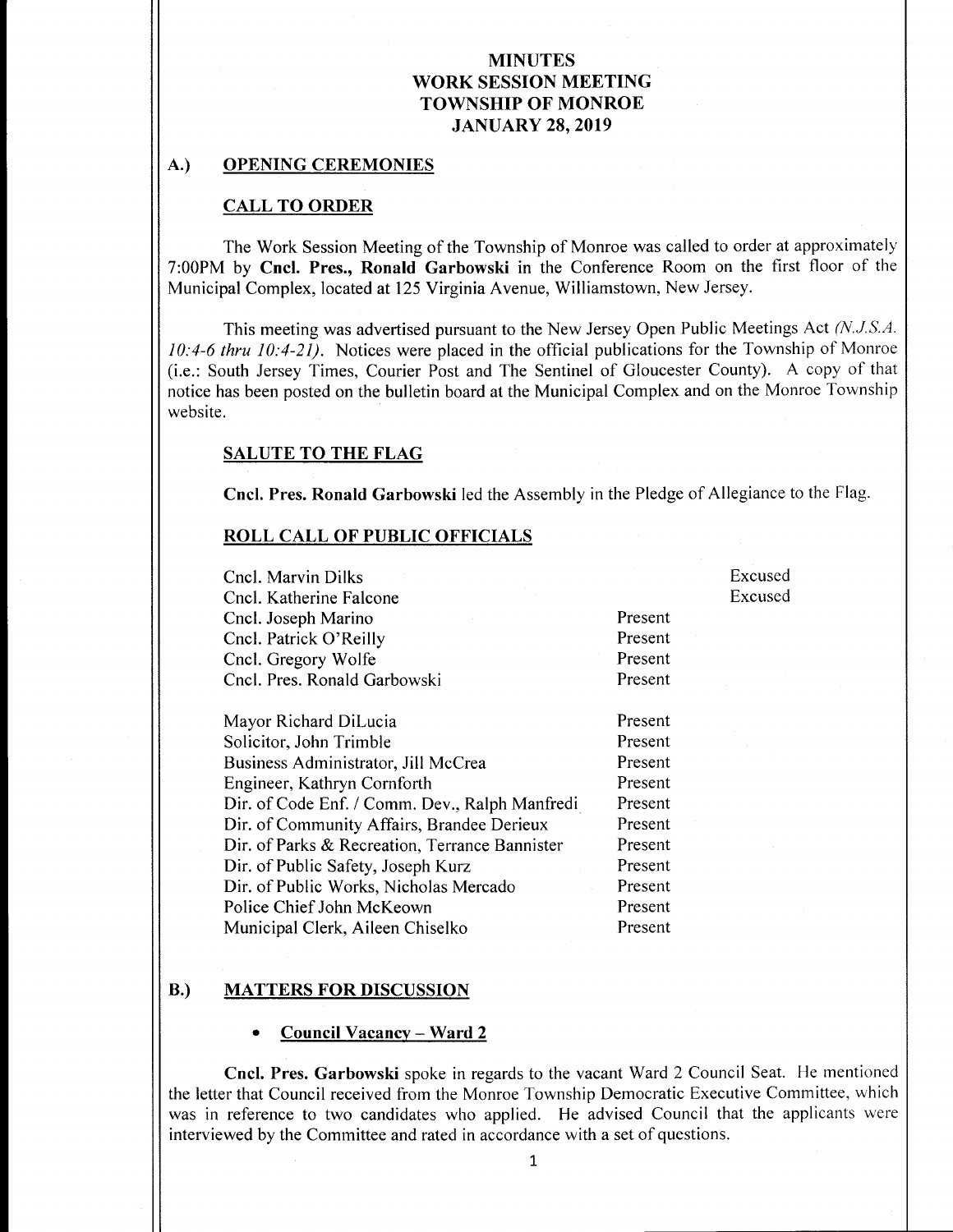#### B.) MATTERS FOR DISCUSSION (cont'd)

Cncl. Pres. Garbowski introduced the two candidates, who were in attendance, and invited them to speak and allow Council to ask any questions they may have.

Candidate Cody Miller introduced himself and offered his background as <sup>a</sup> Councilperson who served with the Monroe Township Council the past four years. He said, he has had the pleasure of working with some of the members that are currently seated on Council. He said that Council was able to do <sup>a</sup> lot of positive things, such as zero percent tax increase for the last two years, working with and implementing programs with the Municipal Alliance Commission and also working with the Redevelopment Committee to try and entice commercial businesses to the Township. Mr. Miller said that his family has lived in Monroe Township for over one hundred years, he has gone through the school district and graduated from Rutgers with a Master's Degree in Public Administration. He has served on the Municipal Alliance Commission, Parks and Recreation Commission and he has served as <sup>a</sup> trustee at Rowan College of Gloucester County. He said, his life is the public sector and he looks forward to the opportunity to be able to serve the residents again. He said, this is his home and his heart has always been with the Township and if he is selected to fill the vacancy, he will work harder than anyone in the room. Mr. Miller thanked everyone for the opportunity to hopefully serve the residents once again.

Candidate Christine Gorham introduced herself. She said that she is not familiar with all of Council, but she appreciates the opportunity to speak with them. She has lived in Williamstown for over twenty years and her daughter went through the school system with nothing but positive experiences. She said that they love and take advantage of all of the amenities that are offered in the Township. She was <sup>a</sup> sportswear buyer for Burlington Coat Factory for seventeen years, traveling back and forth to New York, managing <sup>a</sup> budget of <sup>a</sup> hundred million dollars. She opened her own business, Sweet and Sassy Kid Salon, in Cherry Hill and she owns two stores in Pennsylvania. Ms. Gorham said she lives in the town, but has not been too involved because of her businesses. Her background is business. She said, she is <sup>a</sup> quick learner and willing to learn and share her experiences in the business world in order to serve the residents of Monroe Township.

Cncl. Pres. Garbowski advised that nominations will be made on the floor at the Regular Council Meeting. He wished both applicants the best of luck.

## Waiver Property Tax Interest for Federal Employees

Solicitor Trimble said that he has done research as to whether or not the Township can provide some relief to those residents affected by the Federal Government shutdown by waiving some of the potential interest that may accrue for them from not being able to pay their taxes in <sup>a</sup> timely fashion. He said there is no question that the Township can do it, however, how would we structure it. He said it is his understanding that there is <sup>a</sup> ten day grace period on taxes that are due and the current quarter taxes are not due until February 10, 2019. He understands these government employees may not have received their paycheck in over a month and there may be some other priorities they may be worrying about first. Solicitor Trimble said, if Council would like to craft some type of relief by way of Resolution, we can do that. He would like to talk to the Tax Collector and Tax Assessor to find out the best way to do this. Cncl. O' Reilly asked how this would impact the disbursement of the taxes. Solicitor Trimble advised that the Township can defer our portion, we cannot make decisions for the County or the School Board. Mayor DiLucia said he is in favor of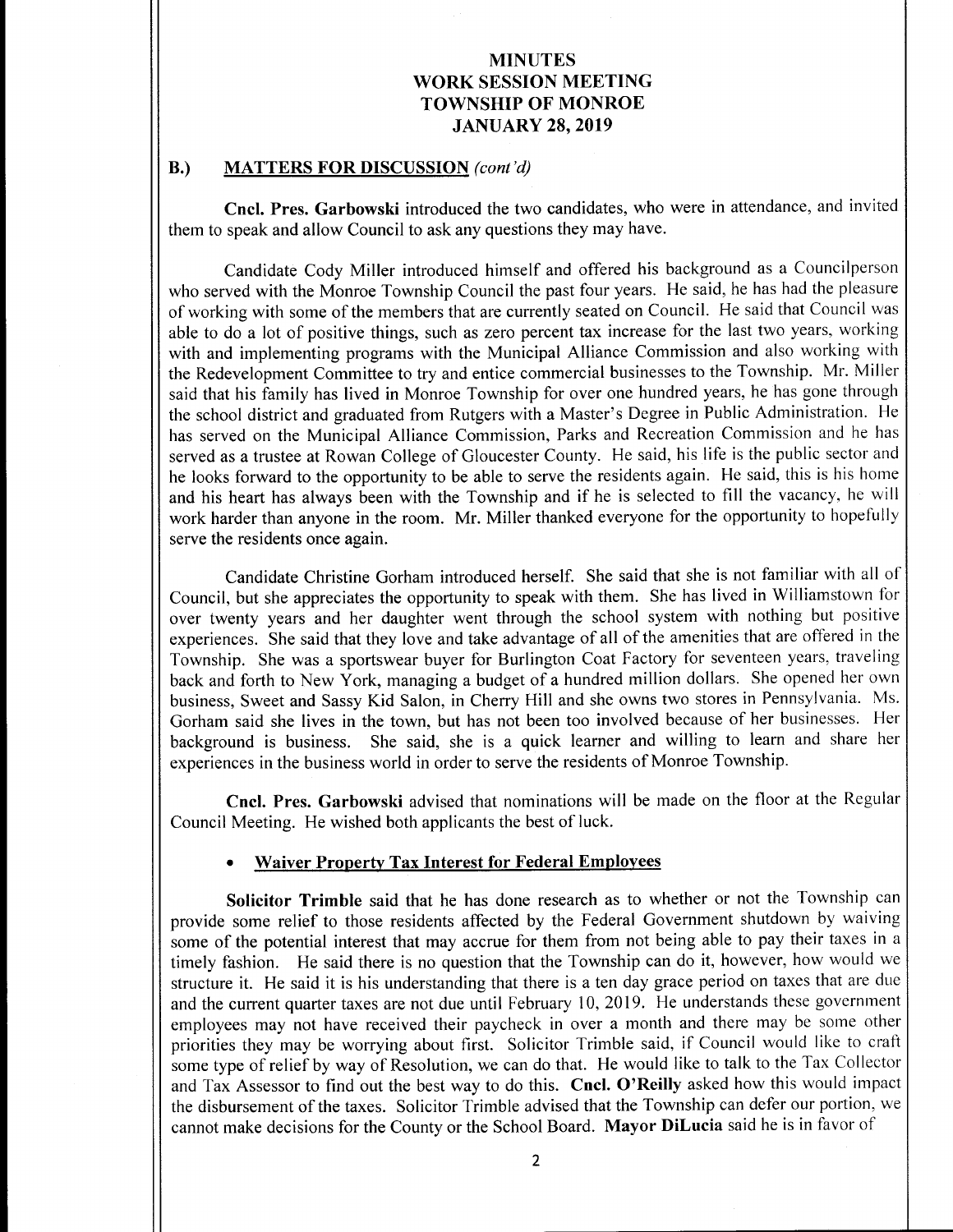## B.) MATTERS FOR DISCUSSION (cont'd)

helping anybody, not just the Federal employees, however, he thinks if we are going to give the Federal employees this consideration, we are also opening up the possibility of other people who are laid off unrelated to the Government shutdown, but just as needy. He believes we are talking about 12% interest and one month represents 1%, 25% of that is the Township's, so you are talking about 025%, which is <sup>a</sup> very insignificant amount of tax money. He said, we would be setting <sup>a</sup> big precedent for very little return. He said he is not opposed to helping people, however, he thinks if Council is going to do this, we better be ready to extend this to anybody who has been out of work regardless of the reason. Solicitor Trimble said he will do the research, talk to the Tax Collector and will present his findings at the next Work Session.

## C.) PUBLIC PORTION

Cncl. Marino made <sup>a</sup> motion to open the Public Portion. The motion was seconded by Cncl. Wolfe and unanimously approved by all members of Council in attendance.

Dan Kozak, 1907 Winslow Road addressed Council regarding the possible waiver of property tax interest. He explained which homeowners he believes this would affect and not affect.

Alan Dodd, 1619 Herbert Blvd. addressed Council regarding the possible waiver of property tax interest. He feels three weeks from now, we may be looking at the same situation again. He asked, once we set the precedence, what will it look like when they go back into shutdown in three weeks and how long will it last.

Cncl. Marino made <sup>a</sup> motion to close the Public Portion. The motion was seconded by Cncl. Wolfe and unanimously approved by all members of Council.

#### D.) NEW BUSINESS

Solicitor Trimble advised Council that Fox Hollow East has requested that the Township enter into a Reimbursement Agreement pursuant to the Municipal Services Act. He explained that some of the developments are tough for the Public Works Department to be able to get in and do the snow removal. The Township has made agreements in the past with <sup>a</sup> number of developments. He said the developments do not want us to do the work, they want to hire private landscapers to do the snow and ice removal and receive reimbursement. He said, the Act allows the town to reimburse the developments for the cost that we would have expended to perform the work. Solicitor Trimble said that Mike Calvello of the Public Works Department and Business Administrator, Jill McCrea has figured out the cost to the Township if we were to provide that service. He said it is <sup>a</sup> typical agreement and he would like permission from Council to be able to negotiate the agreement and present it to Council at the next meeting for approval. Cncl. Marino asked if Fox Hollow East has been doing their own snow and ice removal in the past or if the Township has been. He believes Fox Hollow West has an agreement for reimbursement. Solicitor Trimble confirmed that the Township has been performing the snow and ice removal for Fox Hollow East and that the Township is in agreement with Fox Hollow West. Cncl. O'Reilly asked what is driving their want for this agreement. Solicitor Trimble said with the condo developments, where everyone is jammed in with regards to parking, he said typically there is not enough room to plow and when Public Works goes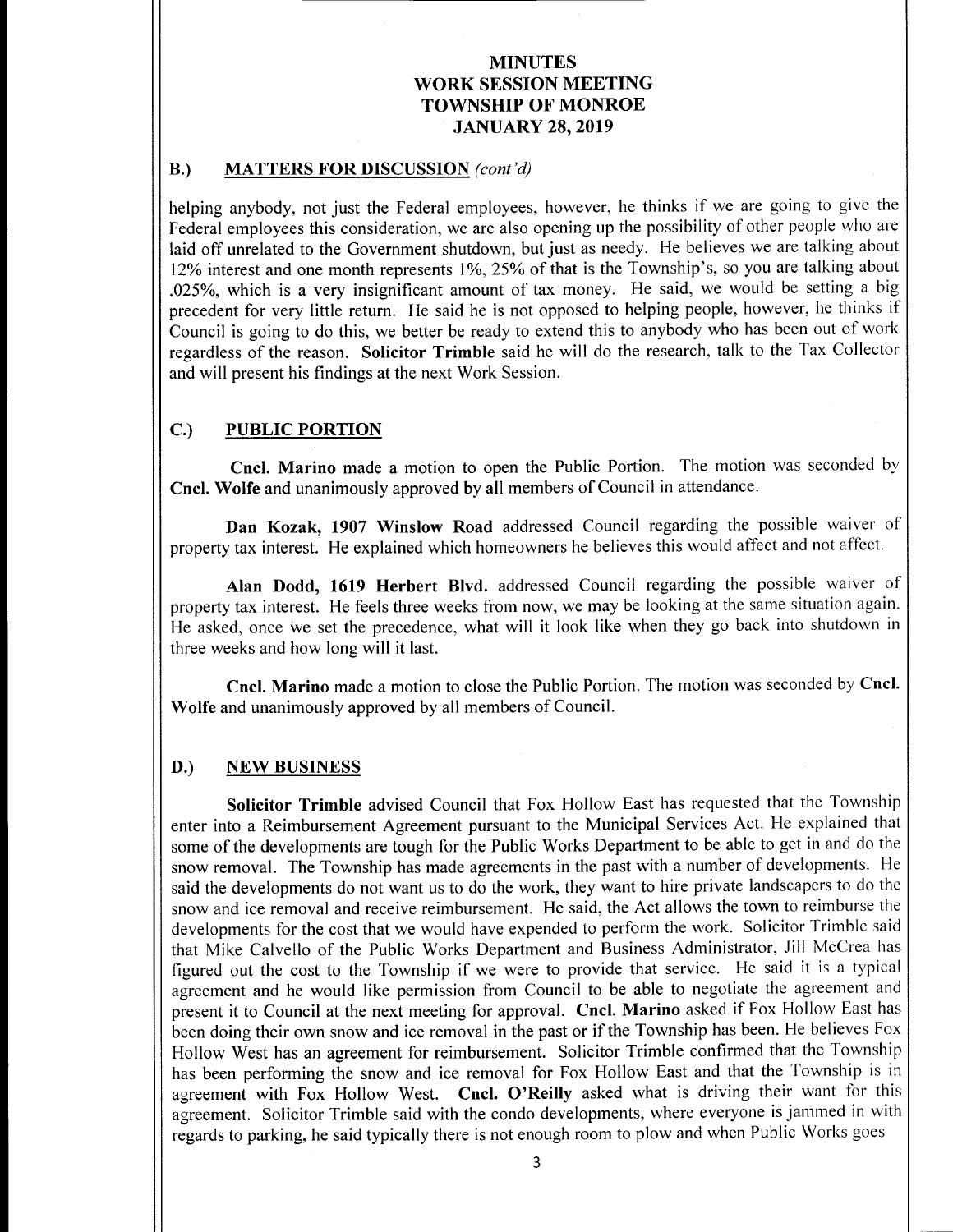## D.) NEW BUSINESS (cont'd)

in trying to find <sup>a</sup> place to put the snow, they are not getting out and shoveling in between cars. Solicitor Trimble has spoken with Director of Public Works, Nick Mercado and Mike Calvello about this and they are both in agreement that this is <sup>a</sup> win for the Township. He said the reimbursement is not <sup>a</sup> big number at all in comparison to what the landscapers charge. He said the Township does not reimburse anything until there is <sup>a</sup> minimum of four inches and then there is <sup>a</sup> scale, eight to twelve inches is one cost and twelve inches and above is another cost. Cncl. Wolfe asked if Mr. Mercado thought it would be beneficial to the Township. Dir. of Public Works, Nick Mercado confirmed, it would be very beneficial, as in the fact that they may have to go back out two or three times to re-do the snow removal, if residents continue to keep putting the snow back into the roadway. The Council members in attendance are in favor of moving forward with this matter.

## E.) OLD BUSINESS

Cncl. O' Reilly said, at the last Council Meeting, Cncl. Marino had spoken about Crown Castle. He asked Solicitor Trimble if he had <sup>a</sup> chance to review the contracts. Solicitor Trimble confirmed he has reviewed the contracts and he is ready to sit down and discuss them with the Committee. He said he will get the meeting scheduled with the Committee and make sure everyone is on the same page.

Engineer Kathryn Cornforth spoke in regards to Gloucester County's comments on Owens Park, where most of their comments dealt with the roadway widening that we had asked for relief from. She said the County wants the Township to officially, by Ordinance, restrict parking in front of the park because it is recreation. She said this is something that she will work on with Solicitor Trimble to possibly present at the next Ordinance meeting, to be able to get it updated. She said this needs to happen sooner than later, as the County will do <sup>a</sup> conditional approval and it will affect the overall approval. Cncl. O'Reilly asked Mrs. Cornforth to forward him the plans for the widening of Clayton Road, as he has never seen them. Mrs. Cornforth explained when we are working along a County road, the Master Plan calls for widening. She said, we have asked for relief, because half of the frontage of the Genova parcel is either wetlands or wetlands buffer. She said that the County did compromise and wants the widening two hundred feet from our proposed driveway, which keeps it outside of the buffer.

Mayor DiLucia explained that it has come to his and Jill McCrea's attention that the DiNovi building is in terrible condition. He said, they researched it today, and it should have been closed ten years ago. He received a phone call from the employees that have been working in there, saying the walls were coming down. He told the workers not to go in there anymore and to shut it down. He said that they will have to make <sup>a</sup> decision as to what to do with it, because we cannot let people go in there, he does not want anyone to get hurt. Mayor DiLucia said the DiNovi building was supposed to be shut down and he is not sure why it was reopened. He said that he checked with Mr. Calvello and it was confirmed that the bearing walls are falling down. Mayor DiLucia also advised Council that the building we were forced to purchase for \$740,000, PC Helpers, has a leak in the roof and it is full of mold. He said he has not been over there, however, he was recently told about it. He has asked Mr. Calvello to go over and take <sup>a</sup> look at it; apparently, it has mold all throughout the building and it has been leaking and no one has addressed it. Mayor DiLucia said, the Parks and Recreation Commission uses this building for storage. He said he is not as concerned with it being used for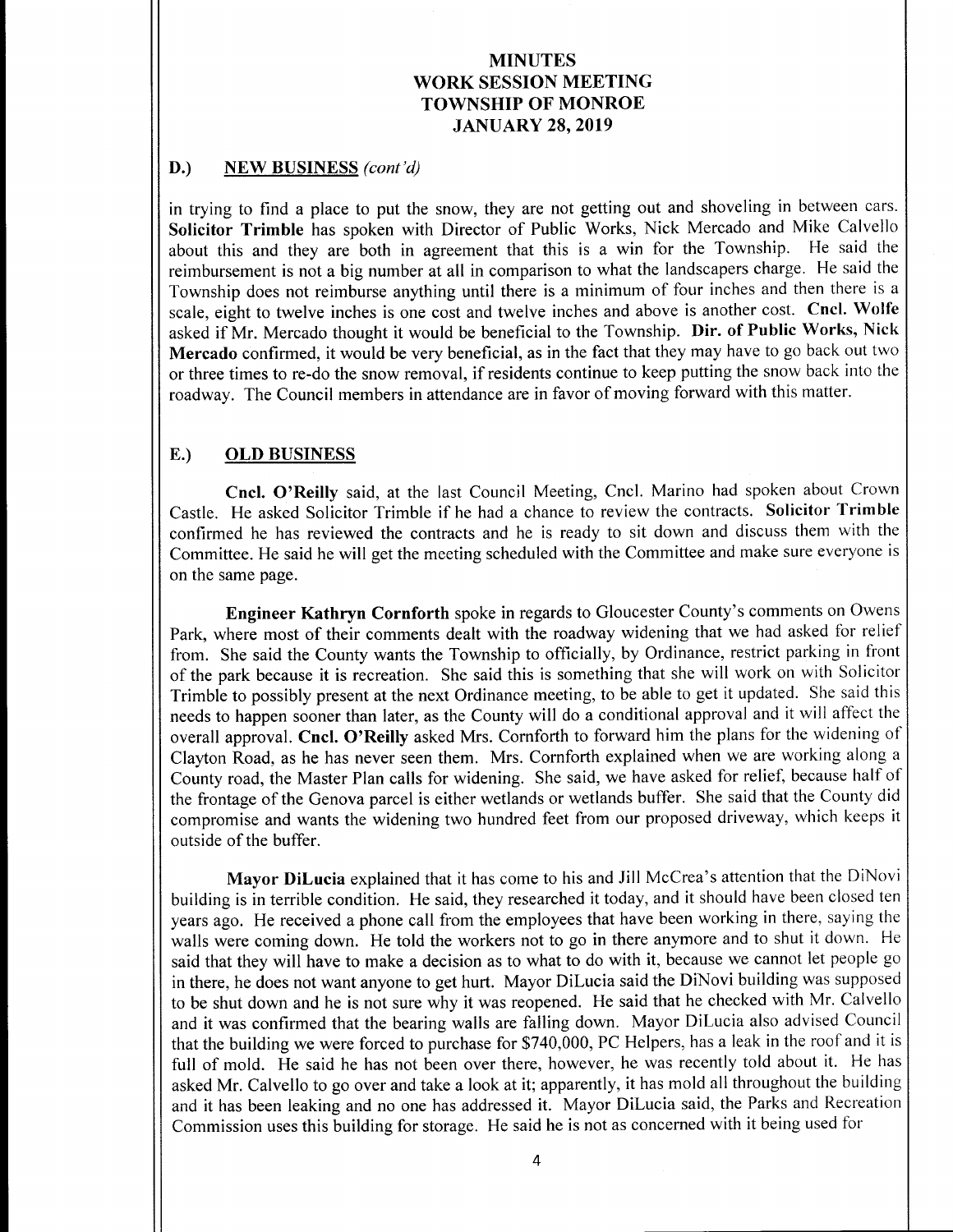## E.) OLD BUSINESS (cont'd)

storage, however, he told the workers not to go in there anymore until we are able to take <sup>a</sup> look at the mold and see how bad it is. Mayor DiLucia said that Mr. Calvello is going to try and find the leak and close it up, so we can stop any further damage. He said the DiNovi building is where all of the Christmas decorations are stored and he is concerned for the workers' safety. Cncl. Wolfe said he had <sup>a</sup> meeting with the Director of Parks and Recreation and the Supervisor on the jobsite, which is when they discovered the conditions and forwarded the information to Mrs. McCrea. Mayor DiLucia said he had received <sup>a</sup> phone call from one of the workers and he advised them to not go back into the building, he does not want anyone to get hurt. Cncl Wolfe asked, if we have items being stored in the PC Helpers building, do we have other storage elsewhere so we can get things removed or can we have someone remediate the mold, get the things cleaned and store it somewhere else so the mold does not start growing on those things. Mayor DiLucia said he just found out about all of this and as soon as we can get <sup>a</sup> report from Mr. Calvello to see what needs to be done, we can make <sup>a</sup> better assessment. He suggested putting up on Township property <sup>a</sup> tin type shelter and for storage in <sup>a</sup> centralized location. He said his biggest concern is someone getting hurt. He said we have a \$740,000 investment sitting there, at some point we need to do something with it, either by fixing it or selling the property as-is. Business Administrator, Jill McCrea asked which Business Administrator, Jill McCrea asked which departments use the building. Dir. of Parks and Recreation, Terry Banister said that he believes it is just the Parks and Recreation Department as far as he knows that uses it for storage. Cncl. Marino questioned if the DiNovi building was historical. Mayor DiLucia said, no, it is not registered as historical. Cncl. O'Reilly said it does not qualify as a historical building, it was built in the 1950's or 1960's and it would also be tough to qualify under the as-is condition.

## F.) COMMITTEE REPORTS - None

## G.) QUESTIONS REGARDING RESOLUTIONS SCHEDULED - None

## H.) QUESTIONS REGARDING ORDINANCES SCHEDULED

Cncl. O'Reilly asked about the First Reading of Ordinance O:02-2019. Solicitor Trimble clarified that items were added and deleted, so there were substantial changes, which did not allow for it to move forward for Second Reading.

## I.) ADJOURNMENT

With nothing further for discussion, Cncl. Wolfe made a motion to adjourn the Council<br>Work Session of January 28, 2019. The motion was seconded by Cncl. O'Reilly and was The motion was seconded by Cncl. O'Reilly and was unanimously approved by all members of Council in attendance.